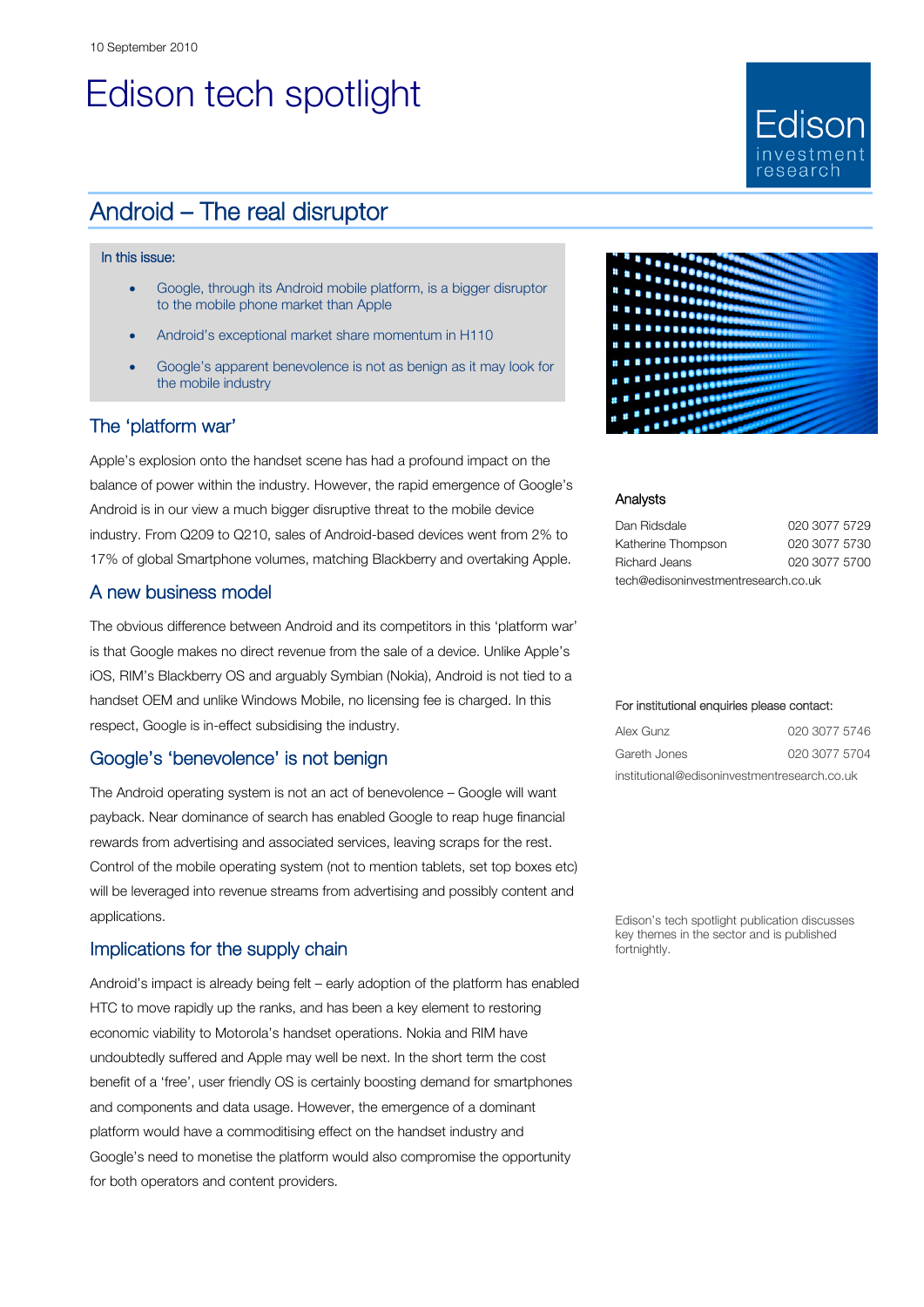### The disruptors

The incumbents of the mobile phone industry have seen-off many 'traditional' new entrants over the years. Notably, the emergence of a hundred or so new Chinese manufacturers in 2004 ended in tears for most, despite obviously lax IP standards and low labours costs. At that time, the barrier to entry in the mobile phone industry was (and still is, in the low-end segment) scale for purchasing power and R&D funding, distribution reach and operator relationships. Even larger incumbents such as Motorola and Ericsson found it difficult to compete with Nokia on any of these metrics, never mind a new entrant.

#### Convergence created the opportunity for new entrants

Nokia's reversal in fortunes, combined with the emergence of RIM then Apple, stands testament to the fact that the competitive advantage gained from logistics excellence has receded, superseded by the ability to enable compelling converged services. The margin opportunity of a \$300-600 device compared to an overall blended average of say \$100 has also reduced the historical barrier of scale.

Meanwhile, mobile phone chipset technology has commoditised to such an extent now that it turns out it is relatively easy to bolt-on an off-the-shelf communications chipset to an established electronics product. We are of course being simplistic, but the point is borne out: Apple already had iTunes, the iOS operating system (and user interface which was easy to port to a small screen) and the industrial design excellence. Turning an iPod into an iPhone was not nearly as huge a technological barrier for Apple in 2005 as it would have been a few years earlier.

### Google's entrance disrupts things again

Google's 2005 acquisition of Android jumpstarted its foray into mobile and gave it an instant OS developed by some of the team who worked at Danger and created the successful 'Sidekick' device in the US. Through the Open Handset Alliance, launched in November 2007, Google secured support of key industry power brokers, and the first phone to run the Android operating system, the HTC Dream, was released on 22 October 2008.

#### Unstoppable momentum?

In historical terms, few technology companies have been so successful in new markets so quickly. From Q209 to Q210 sales of Android-based devices went from 2% to 17% of global Smartphone volumes, putting it on a par with Blackberry, which had a 10-year head start. In the US, volume sales have now even over taken Apple. According to NPD Group, Android accounted for 33% of smart phone volume sales unit sales in Q2, with BlackBerry OS second at 28%, and Apple's iOS ranked third with 22%. That momentum seems to have continued well into Q3: on the Q2 conference call, Google management confirmed that about 160k Android devices are selling daily, equating to a quarterly run-rate of over 14m units in July.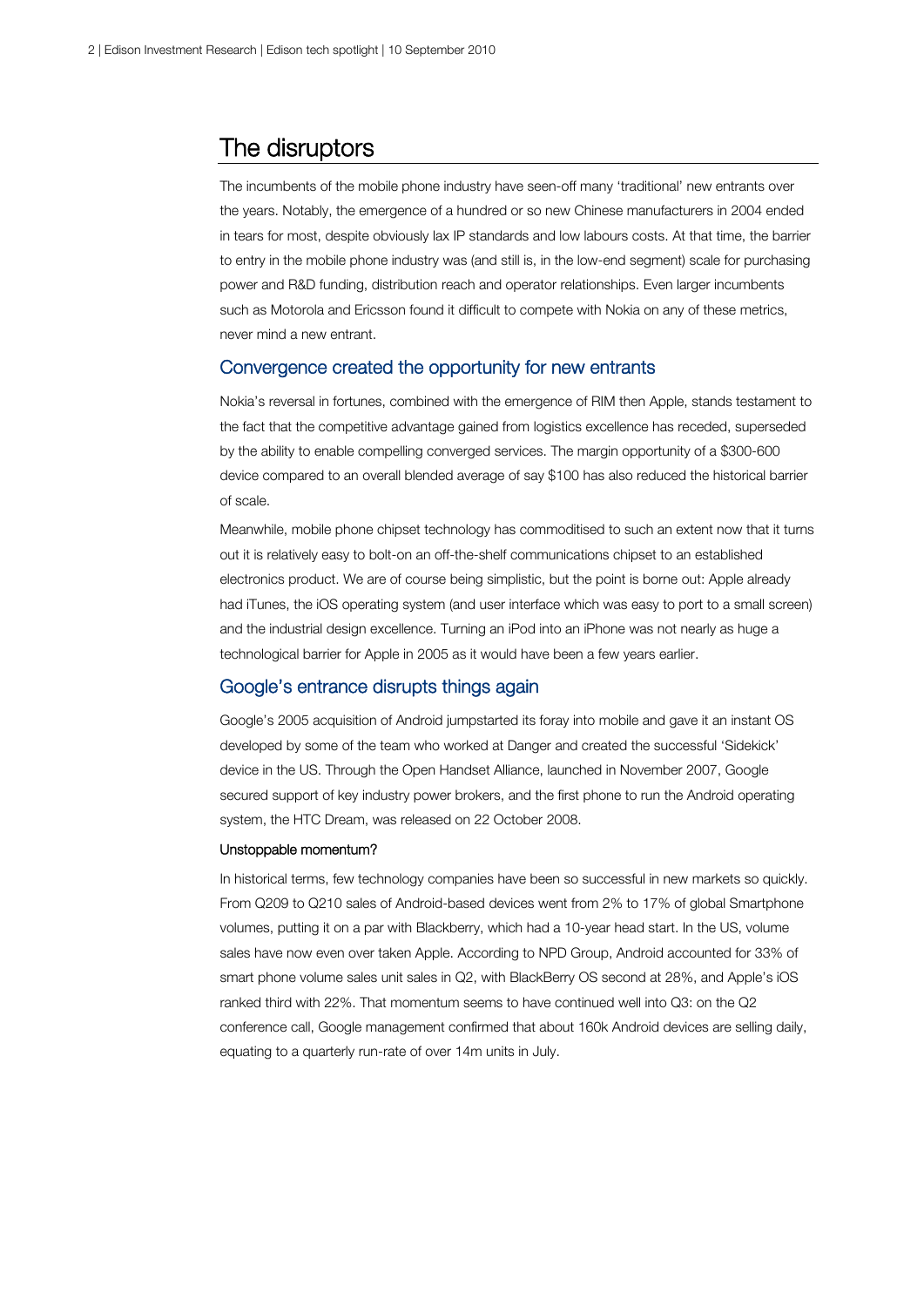



#### Source: Gartner

It seems evident that Android's rise has Aside from Nokia's woes, this momentum from Android vendors seems in stark contrast to Apple's stagnating market share. Apple bulls will point to the product refresh (iPhone 4) that occurred towards the end of Q2, which could mean deferred purchases, though it is as likely that Apple's dogged reluctance to introduce a lower-priced new model is a major factor here.

### Competitive offerings due for launch in H2 (but it may be too late)

So is this momentum unstoppable? Certainly H210 will see some significant new developments in the platform competitive landscape (detailed below), but such is the rise in Android's volumes, application support and consumer mind-share, time is running short. The Q4 selling season in 2010 will mark a critical phase for protagonists – particularly Nokia and Microsoft – to see if they can remain viable platform players, or whether a substantial change in strategy is required. Symbian is launching its long-awaited Symbian3 OS upgrade, which will be used in Nokia's new N8 phone (its flagship Symbian phone) due to be launched next week. Since February, Symbian has been offered on an open source basis, but with Samsung migrating towards Android and its proprietary Bada, Nokia is now the only major OEM. Moreover, Nokia's commitment to Symbian is unclear. The N8 will sit alongside Nokia's N900 product which uses Nokia's proprietary Linux OS Maemo (which has recently been merged with Intel's Linux development efforts to form Meego). One can never discount a company of Nokia's reach, but the strategy looks muddled. In our view it is not beyond the bounds of possibility that Nokia could use Android (or even Microsoft given the change of CEO), especially if Symbian continues to lose market share. Supporting this view is the fact that Nokia divested its Symbian Services Unit in mid-2009 to Accenture.

The first phones with Microsoft's new Windows Phone 7 (which was announced at 3GSM in February) are likely to appear for the Q4 sales season. Taiwan-based HTC has been one of Microsoft's core customers over the years, but it seems that HTC is now shifting to Android. Moreover, HTC typically differentiates its products by overlaying its own proprietary user-interface on top of the OS, but Windows Phone 7 will not allow this configuration, reducing HTC's scope to differentiate.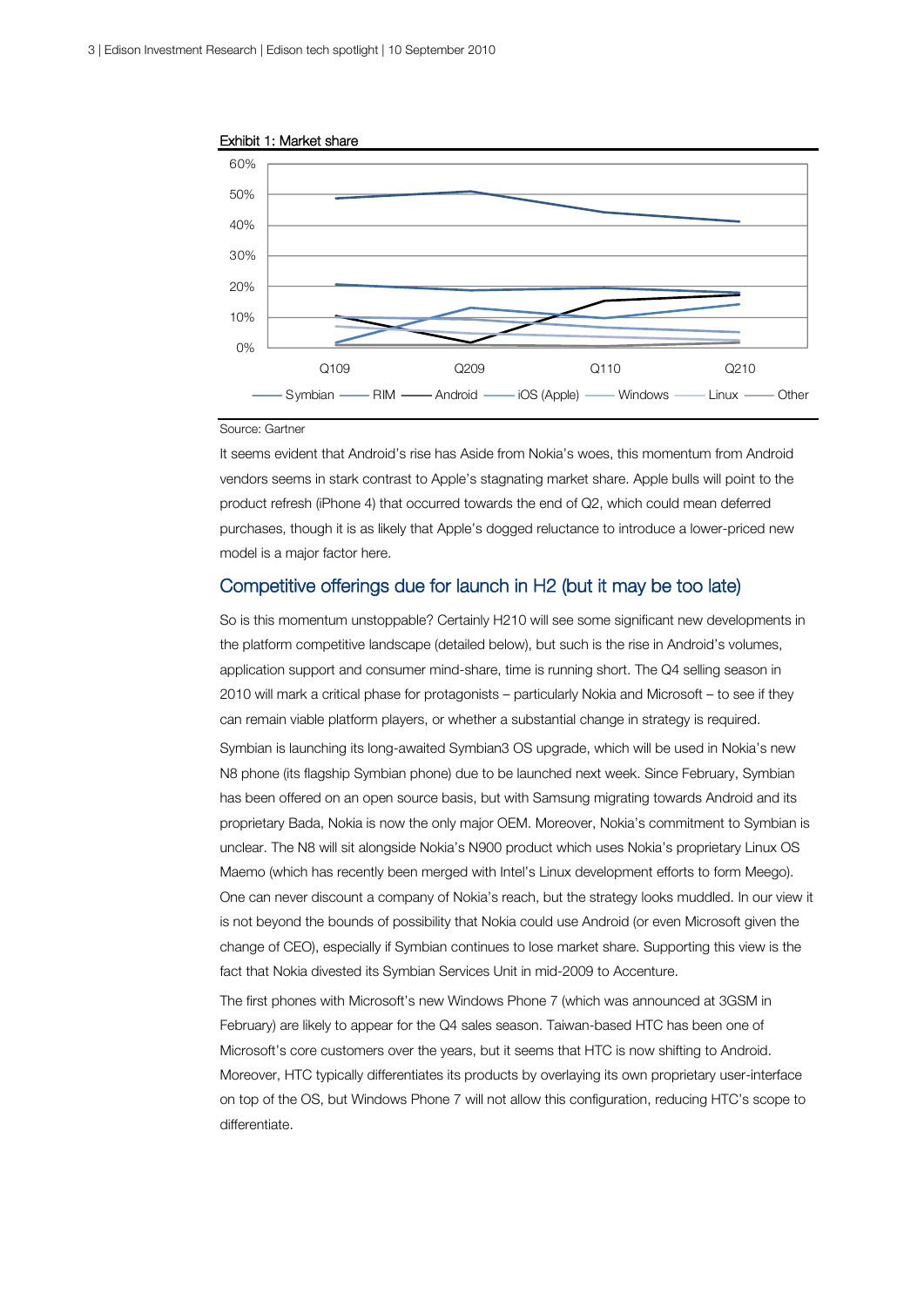#### The mobile industry will resist the emergence of a dominant force

Few, if any, protagonists in the mobile industry want a dominant operating platform supplier to emerge, particularly one owned by such a powerhouse such as Google. Indeed, the fear of the industry adopting a PC like structure dominated by one OS supplier (Microsoft) and one chip supplier (Intel) has been the driving force behind many industry alliances – the original Symbian alliance for example and even the Open Handset Alliance, which supported Android. While Google's apparent benign position has supported broad-based adoption, resistance will build as its hand continues to strengthen. Consequently we do not believe that rival platforms should be written off just yet, although we feel business models will have to change.

#### Exhibit 2: Operating systems Note: Petlecte Windows Mobile

| 1 1000 1101000 111100110 110010                       |                           |            |                            |                      |                        |              |
|-------------------------------------------------------|---------------------------|------------|----------------------------|----------------------|------------------------|--------------|
|                                                       | Android                   | <b>iOS</b> | Symbian                    | <b>Blackberry OS</b> | <b>Windows Phone 7</b> | Meego        |
| Availability                                          | Open Source               | In-house   | Open Source                | In-house             | Paid Licence           | Open Source  |
| Ownership                                             | Google                    | Apple      | Symbian<br>Foundation      | <b>RIM</b>           | <b>Microsoft</b>       | Nokia, Intel |
| Main users                                            | HTC. Motorola.<br>Samsung | Apple      | Nokia, Samsung<br>(waning) | Blackberry           | HTC?                   | Nokia        |
| Price                                                 | Free                      | N/A        | Free                       | N/A                  | $\sim$ \$5 (est)       | Free         |
| Market Share - unit<br>shipments (Q210)               | $~18\%$                   | $~14\%$    | $~140\%$                   | $~18\%$              | 5%                     | N/A          |
| Market share - Mobile web<br>and app usage (May 2010) | $~26\%$                   | $~140\%$   | $~24\%$                    | $~16\%$              | $~2\%$                 | N/A          |

Source: Edison Investment Research

#### What is the end-game?

It is notable that the strategies of the two dominant new entrants into the mobile phone market could not be further apart. Apple makes a very substantial margin from a relatively low volume share of shipments, while Google makes no direct revenues from Android shipments but will be targeting a powerful market share from which to leverage sales from advertising, applications and services.

#### Apple's value game may reach a ceiling

Apple is (for now) the (comparatively) low volume, high priced vendor. It is perhaps easy to forget that Apple will only ship about 50m units this year, in a 1.2bn unit market. Yet it will probably make about \$12bn gross profit on those devices. Nokia, the most profitable mainstream vendor, had annualised gross profits in Q210 over \$10bn despite selling almost 10 times more devices. Apple's wholesale ASP for the iPhone has been maintained at roughly \$600 (including accessories) and based on tear-down analyses is likely making close to a 50% gross margin.

However, Apple's dogged insistence on maintaining an extremely narrow product portfolio with very high prices could prove a problem in due course. Apple's key challenge in the next phase of this market will be to balance market share growth while maintaining its exceptional price premium. The signs are (its market share is stagnating) that it cannot be done – something has got to give.

#### Google wants to leverage volume dominance

Google's strategy, meanwhile, is clearly all about volume. Having exited its early foray into device design (the Nexus One phone that Google developed in-house was shelved recently), Google now makes no direct revenue from the sale of each Android device.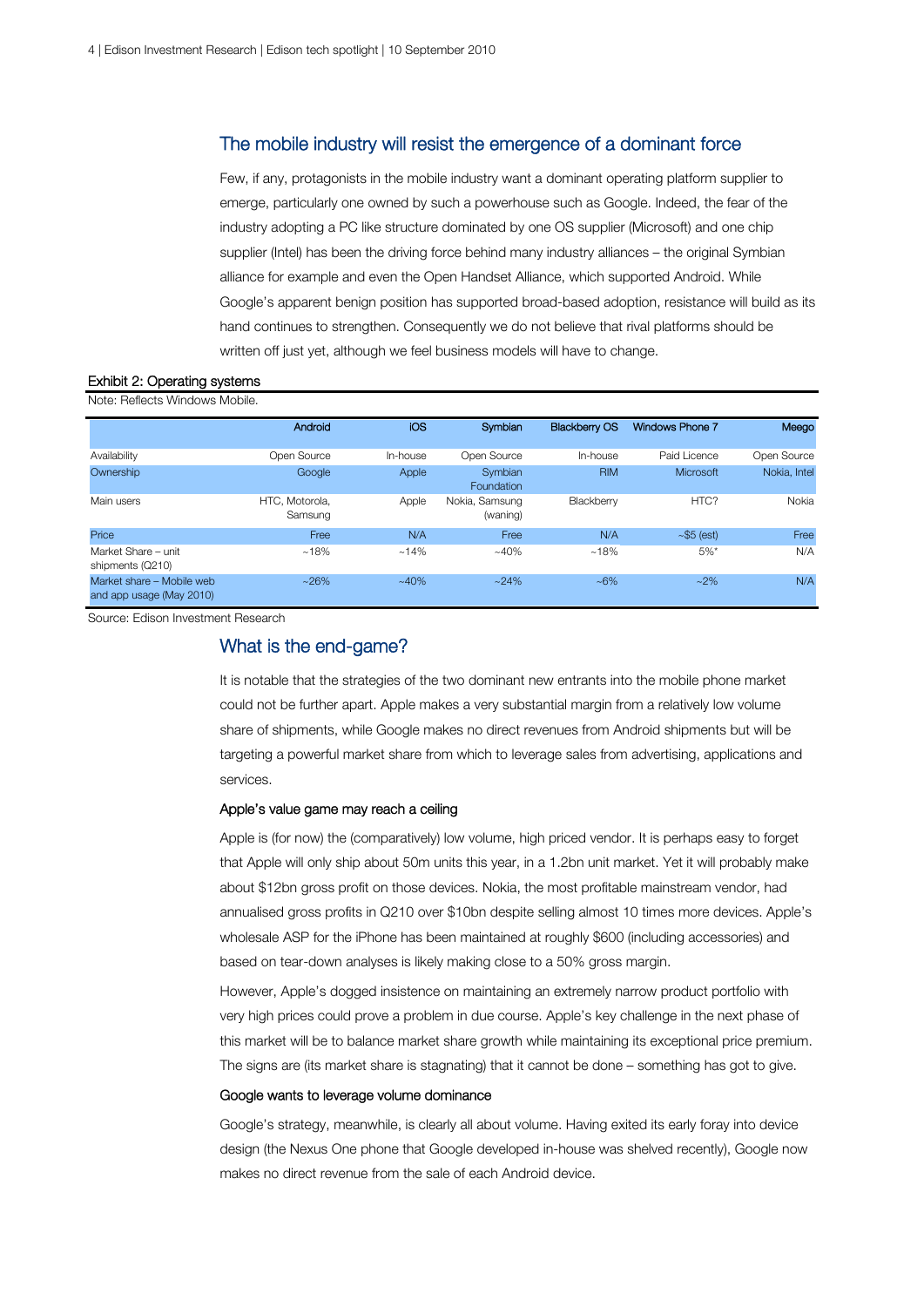This is clearly not an act of benevolence, and Google will seek to generate a return. The mechanics of how it will do this are unclear, but, as Google has shown with search, dominance of a platform spawns significant revenue opportunities. In the mobile sphere, monetisable opportunities in advertising, applications and content will all be targeted. However, other mobile industry players, most obviously the operators, are targeting these revenue streams also, meaning that Android's relatively benign reputation that has facilitated adoption up until now is likely to come under increasing scrutiny.

|               | Current        | Announced      |
|---------------|----------------|----------------|
| Acer          | $\overline{4}$ | 3              |
| <b>DELL</b>   | 1              | $\overline{4}$ |
| Garmin        |                |                |
| <b>HTC</b>    | 18             | 2              |
| Huawei        | $\overline{4}$ |                |
| LG            | 8              |                |
| Motorola      | 22             |                |
| Samsung       | 12             | 3              |
| Sony Ericsson | $\overline{2}$ |                |
| Other         | 17             | 6              |
| Total         | 89             | 18             |

#### Exhibit 3: Main Android vendors

Source: Wikipedia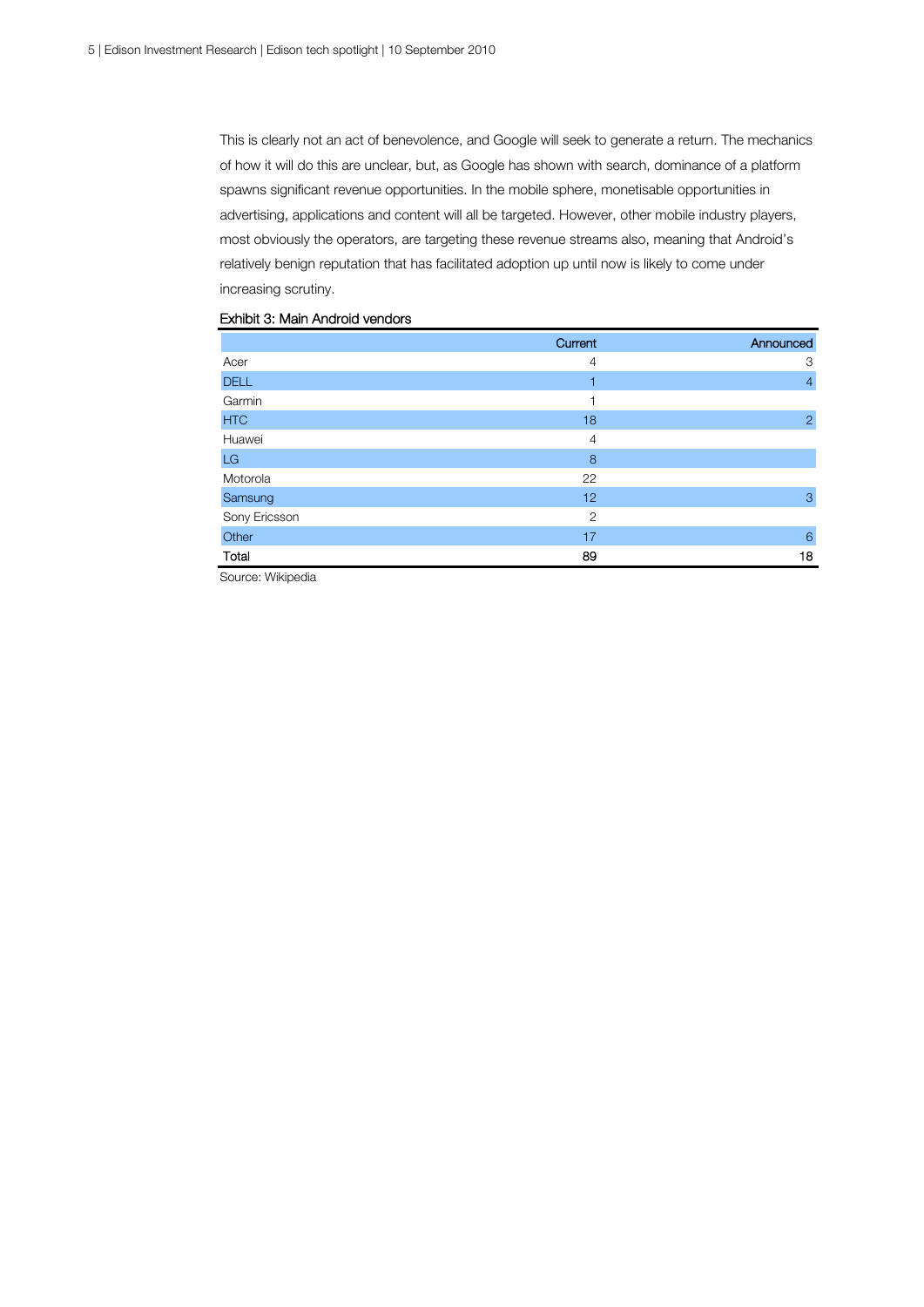## Implications for the supply chain

Android's success has already had a significant impact on the supply chain. For a start, the decision to give away the Android platform for free forced the other licensed OS player Symbian to follow suit and adopt an open source model as of February 2010. Equally, it has significantly benefitted early handset adopters of the platform. HTC, the first OEM to launch an Android device, doubled handset volumes and market share year-on-year to Q210, moving it into the top 10 globally. Motorola's overall handset volume share has continued to decline, but Android-driven success in smart phones is making this business look a viable proposition once again. Equally Nokia and RIM have lost out.

On the component side, Android should be boosting overall mobile chip consumption at present. Some of the saving gained through the absence of an OS licensing fee is probably filtering down into mobile chip suppliers, particularly the applications processors. (ARM and Imagination would benefit here, although the latter's fortunes are more closely influenced by those of Apple.) Smartphone chip suppliers who were not enjoying the benefits of supplying to Apple (Wolfson for example) are witnessing improved financial performance. Due to the user friendliness of Android, data and applications, operators are experiencing increased data usage (see Exhibit 2), although many do not yet have the pricing model in place to enjoy the benefit.

Looking longer-term the impact is unlikely to be so beneficial. Google does not really care about the price or profitability of the underlying devices carrying the Android system; it just wants to get as many people are possible using the Google services – its ultimate profit centre. The emergence of a dominant OS supplier (combined with more homogenous device form factors) could yet shift the handset industry towards a more commoditised PC type structure. Consumer prioritisation of the operating system above the handset OEM dilutes the OEM's brand equity. We doubt it will ever replicate it, but like Windows opened the door for Dell, Acer etc to enter the PC market, these same players are using Android to make a play in smartphones. Operators may also find themselves threatened; despite the current support for the platform as a counterpoint to Apple, Google is likely to target revenue streams also being coveted by some of the operators. So while Android is currently enjoying a near universal 'good guy' reputation in the handset industry, we question how long this will continue.